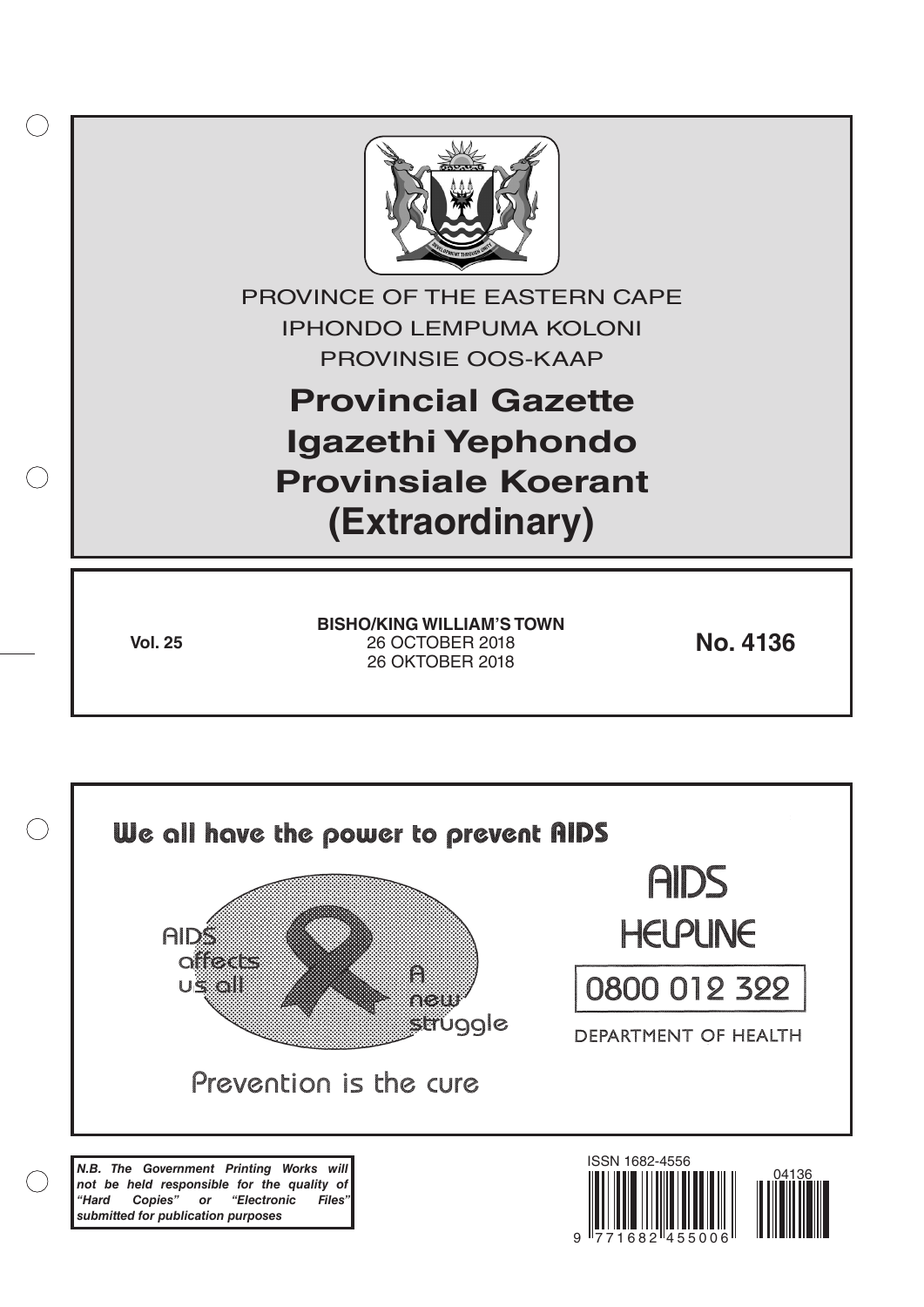# **IMPORTANT NOTICE:**

**The GovernmenT PrinTinG Works Will noT be held resPonsible for any errors ThaT miGhT occur due To The submission of incomPleTe / incorrecT / illeGible coPy.**

**no fuTure queries Will be handled in connecTion WiTh The above.**

### **CONTENTS**

|            |                                                                                                       | Gazette<br>No. | Page<br>No. |
|------------|-------------------------------------------------------------------------------------------------------|----------------|-------------|
|            | <b>LOCAL AUTHORITY NOTICES • PLAASLIKE OWERHEIDS KENNISGEWINGS</b>                                    |                |             |
| 239<br>240 | Eastern Cape Liquor Act (10/2003): Notice of lodgement of applications for transfer of certificate of | 4136           |             |
|            |                                                                                                       | 4136           |             |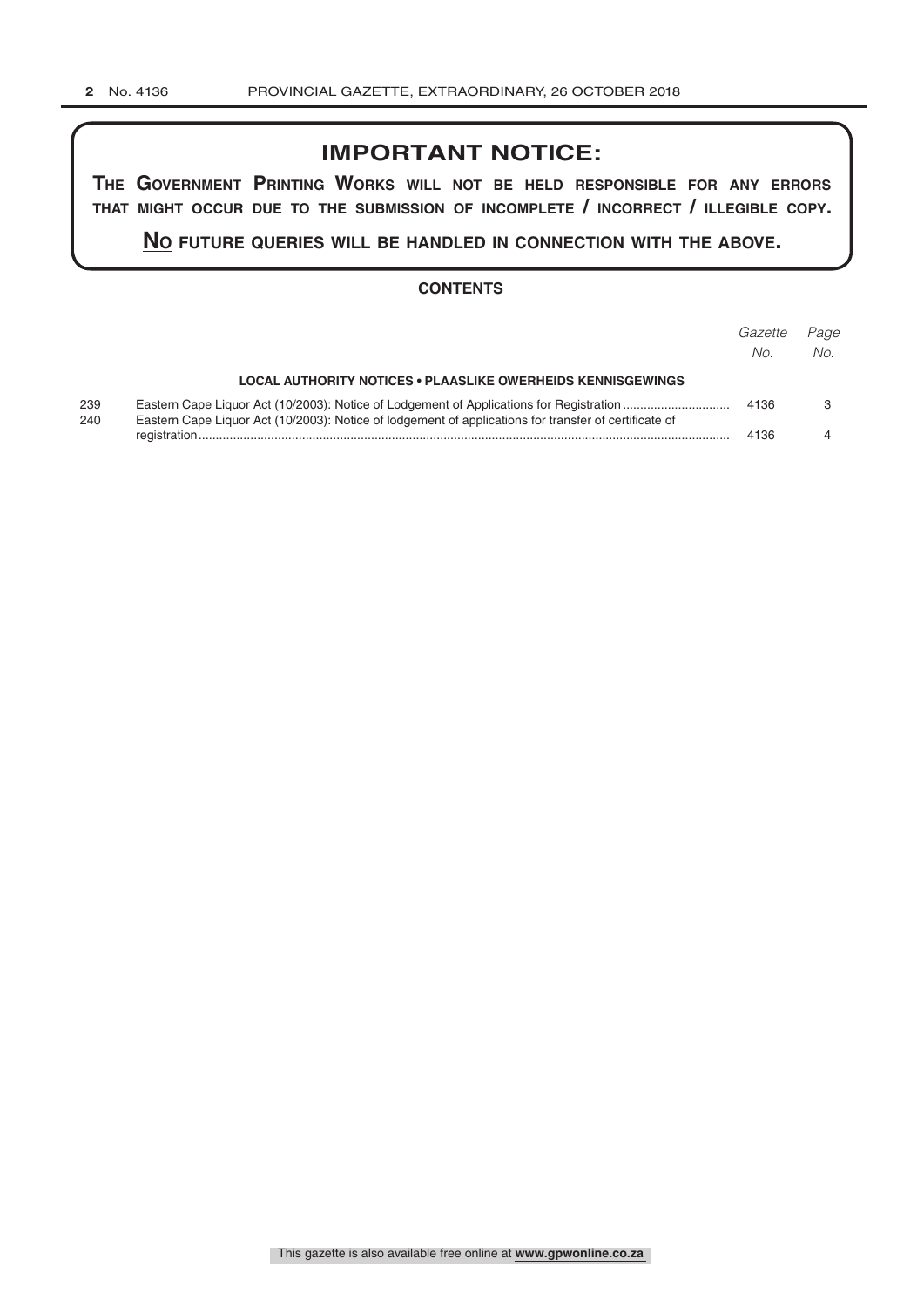## Local Authority Notices • Plaaslike Owerheids Kennisgewings

#### **LOCAL AUTHORITY NOTICE 239 OF 2018**

 $1.$  CM3 [ $N$ eg 4 (1)

EASTERN CAPE LIQUOR ACT, 2003 (Act No. 10 of 2003) NOTICE OF LODGEMENT OF APPLICATIONS FOR REGISTRATION

Notice is hereby given that the applications for registration, particulars of which appear in the Schedule hereunder, have been lodged with the Board. Interested parties may, free of charge, inspect any application which appears in the Schedule hereunder and may within twenty one days of this notice, lodge with the Board written representations in support of, or written objections. LERATO RADIKOANYANA EASTERN CAPE LIQUOR BOARD

25 OCTOBER 2018 SCHEDULE

|                           | 1                 | $\overline{2}$                                    | 3                                   | 4                               | 5                                                                                                                                                         |
|---------------------------|-------------------|---------------------------------------------------|-------------------------------------|---------------------------------|-----------------------------------------------------------------------------------------------------------------------------------------------------------|
| <b>Application Number</b> |                   | Name and number of<br>Ward                        | Kind of registration<br>applied for | Kind of<br>liquor to be<br>sold | Name under which business is to be<br>conducted and particulars of the erf,<br>street or farm                                                             |
| 1.                        | REF2018/451574/07 | Ward 5 Nelson Mandela<br><b>Bay Metropolitan</b>  | On Consumption                      | All kinds                       | 420, 13B Rink Street, Central, Port<br>Elizabeth, 6001                                                                                                    |
| 2.                        | REF9811100771089  | Ward 9 Matatiele Local<br>Municipality            | On and Off<br>Consumption           | All kinds                       | Mntungwa Tavern, Gudlintaba Location, Sibi<br>Admin Area, Matatiele, 4730                                                                                 |
| 3.                        | REF7106125803088  | Ward 1 Koukamma Local<br>Municipality             | On and Off<br>Consumption           | All kinds                       | Betlehema Tavern, 155 Smarti Town,<br>Louterwater, 6435                                                                                                   |
| 4.                        | REF8811275426080  | Ward 24 Mbizana Local<br>Municipality             | On and Off<br>Consumption           | All kinds                       | Enkawini Tavern, Mzamba Mount Amadiba<br>Admin Area, Bizana, 4800                                                                                         |
| 5.                        | REF8711155833084  | Ward 16 Mbizana Local<br>Municipality             | On and Off<br>Consumption           | All kinds                       | Anga Inganathi Tavern, Mkhanyisweni<br>Location, Amapisi Admin Area, Bizana,<br>4800                                                                      |
| 6.                        | REF6701215690089  | Ward 29 Mbizana Local<br>Municipality             | On Consumption                      | All kinds                       | Malayisha, Pelepele Location, Imizizi Admin<br>Area, Bizana, 4800                                                                                         |
| 7.                        | REF2006/208888/23 | Ward 11 Kouga Local<br>Municipality               | On and Off<br>Consumption           | All kinds                       | Infood Coffee Roastery, Erf 8785, Shop<br>No.31, Da Gama Road, Jeffreys Bay, 6330                                                                         |
| 8.                        | REF2013/072578/07 | Ward 6 Koukamma Local<br>Municipality             | On Consumption                      | All kinds                       | Misty Mountain Reserve, Portion of Farm<br>438, Bluelillies Bush, Storms River, 6308                                                                      |
| 9.                        | REF9301095630086  | Ward 01 Umzimvubu<br><b>Local Municipality</b>    | On and Off<br>Consumption           | All kinds                       | Mazthangaze Exclusive, Upper Brooksnek<br>Location, Mount Ayliff, 4735                                                                                    |
| 10.                       | REF7910010297086  | Ward 26 Elundini Local<br>Municipality            | Off Consumption                     | All kinds                       | Chesa By Day, Gqagqala Admin Area,<br>Kundoda Village, Ugie, 5470                                                                                         |
| 11.                       | REF8108175646085  | Ward 4 Nelson Mandela<br><b>Bay Metropolitan</b>  | On and Off<br>Consumption           | All kinds                       | Dimo's Tavern, 25 Ntankumba Street,<br>Walmer, Port Elizabeth, 6211                                                                                       |
| 12.                       | REF2009/223423/23 | Ward 03 Sunday's River<br>Municipality            | Off Consumption                     | All kinds                       | OK Liquor - Addo, Shop 1 of Ok Minimark,<br>Corner of R335 & Potgieter Crescent,<br>Portion 296 of Commando Kraal Estate,<br>Addo, 6105                   |
| 13.                       | REF2000/056068/23 | Ward 42 Nelson Mandela<br><b>Bay Metropolitan</b> | Off Consumption                     | All kinds                       | OK Liquor - Despatch, Erf 5569, 76 Botha<br>Street, Despatch, 6220                                                                                        |
| 14.                       | REF9512145117086  | Nelson Mandela Bay<br>Metropolitan                | <b>Special Event</b>                | All kinds                       | The Freshine Collective, Plot No.13of Farm<br>Gedults River No.41, Corner of St Albans<br>Road & La Marseillaise Road, St Albans,<br>Port Elizabeth, 6001 |
| 15.                       | REF2012/095122/07 | Nelson Mandela Bay<br>Metropolitan                | <b>Special Event</b>                | All kinds                       | 2018 People's Port Festival, Transnet<br>National Ports Authority, Port of Port<br>Elizabeth, Port Elizabeth, 6001                                        |
| 16.                       | REF2011/00997/23  | Nelson Mandela Bay<br>Metropolitan                | <b>Special Event</b>                | All kinds                       | Zazzo Entertainment, Launch Pad Area,<br>Kings Beach, Beach Road, Summerstrand,<br>Port Elizabeth, 6001                                                   |
| 17.                       | REF2015/156669/07 | Nelson Mandela Bay<br>Metropolitan                | <b>Special Event</b>                | All kinds                       | Lovemore Stance 2018, Victoria Drive,<br>Victoria Park, South End, Port Elizabeth,<br>6001                                                                |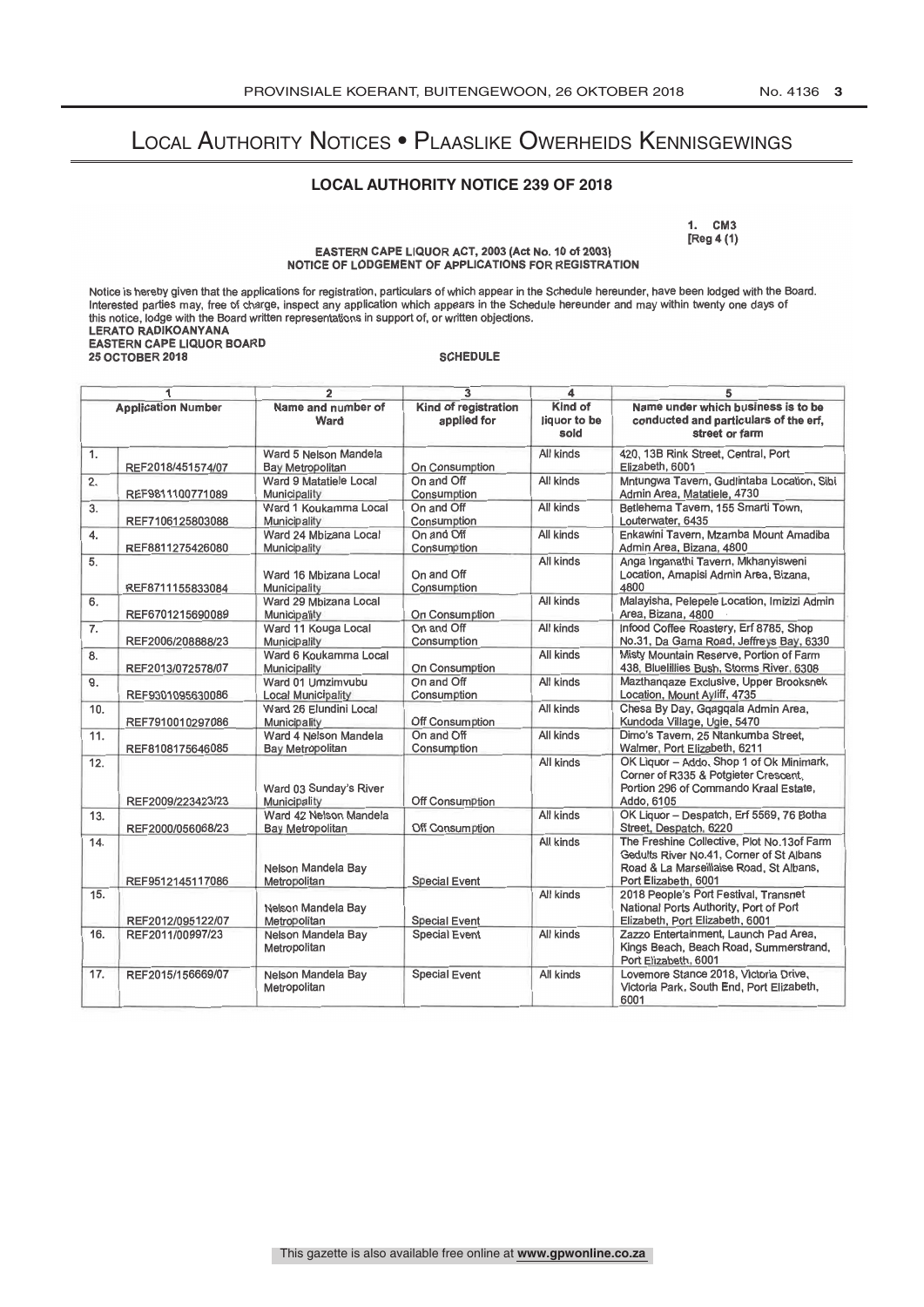### **LOCAL AUTHORITY NOTICE 240 OF 2018**

FORM 9 Reg 11 (1)]

#### EASTERN CAPE LIQUOR ACT, 2003 (Act No. 10 of 2003)

## NOTICE OF LODGEMENT OF APPLICATIONS FOR TRANSFER OF CERTIFICATE OF REGISTRATION

Notice is hereby given that the applications for transfer of certificates of registration, particulars of which appear in the Schedule hereunder, have been lodged with the Board.

Interested parties may, free of charge, inspect any application which appears in the Schedule hereunder and may within twenty one days of this notice, lodge with the Board written representations in support of, or written objections.

#### LERATO RADIKOANYANA EASTERN CAPE LIQUOR BOARD 25 OCTOBER 2018

SCHEDULE

|                           |                   |                                                   |                                                                                                                              |                                                         | 5                                                                      |
|---------------------------|-------------------|---------------------------------------------------|------------------------------------------------------------------------------------------------------------------------------|---------------------------------------------------------|------------------------------------------------------------------------|
| <b>Application Number</b> |                   | Name and number<br>of Ward                        | Particulars of certificate of<br>registration                                                                                | Particulars of holder of<br>certificate of registration | Particulars of<br>prospective holder of<br>certificate of registration |
| 1.                        | ECP19854/90454/ON | Ward 5 Nelson<br>Mandela Bay<br>Metropolitan      | Yiavias Mediterranean Kitchen, Old<br>Mill House, Corner of Stanley &<br>Bain Street, Richmond Hill, Port<br>Elizabeth, 6001 | Rehvindra Tiekam                                        | <b>Grant Houzet</b>                                                    |
| 2.                        | ECP10110/90466/OO | Ward 30 Mnguma<br><b>Local Municipality</b>       | Bra Gqub's Tavern, Mnyamana<br>Admin Area, Sevisi, Centane, 4980                                                             | Nyelisile Gqubela                                       | Nobom Norah Gqubela                                                    |
| 3.                        | ECP11904/03015/OO | Ward 10 Dr. Beyers<br>Naude Local<br>Municipality | Main Street,<br>Karoo Tavern, 21<br>Klipplaat, 6255                                                                          | Jacobus William Arends                                  | Wayne Johannes Joseph<br>Arendse                                       |
| 4.                        | ECP19676/90454/ON | Ward 5 Nelson<br>Mandela Bay<br>Metropolitan      | Gremlins, Erf 3160, Shop 2 & 2A,<br>42 Uitenhage Road, Sydenham,<br>Port Elizabeth, 6001                                     | Michel<br>Wayne<br>Aurbun<br>Goliath                    | Gremlins Pub & Take<br>Away CC                                         |
| 5.                        | ECP24187/90454/ON | Ward 51 Nelson<br>Mandeal Bay<br>Metropolitan     | Pork Bellies Restaurant, 2 Mosel<br>Road, Mosel, Uitenhage, 6230                                                             | Lee Nelson                                              | Colin David Marsh                                                      |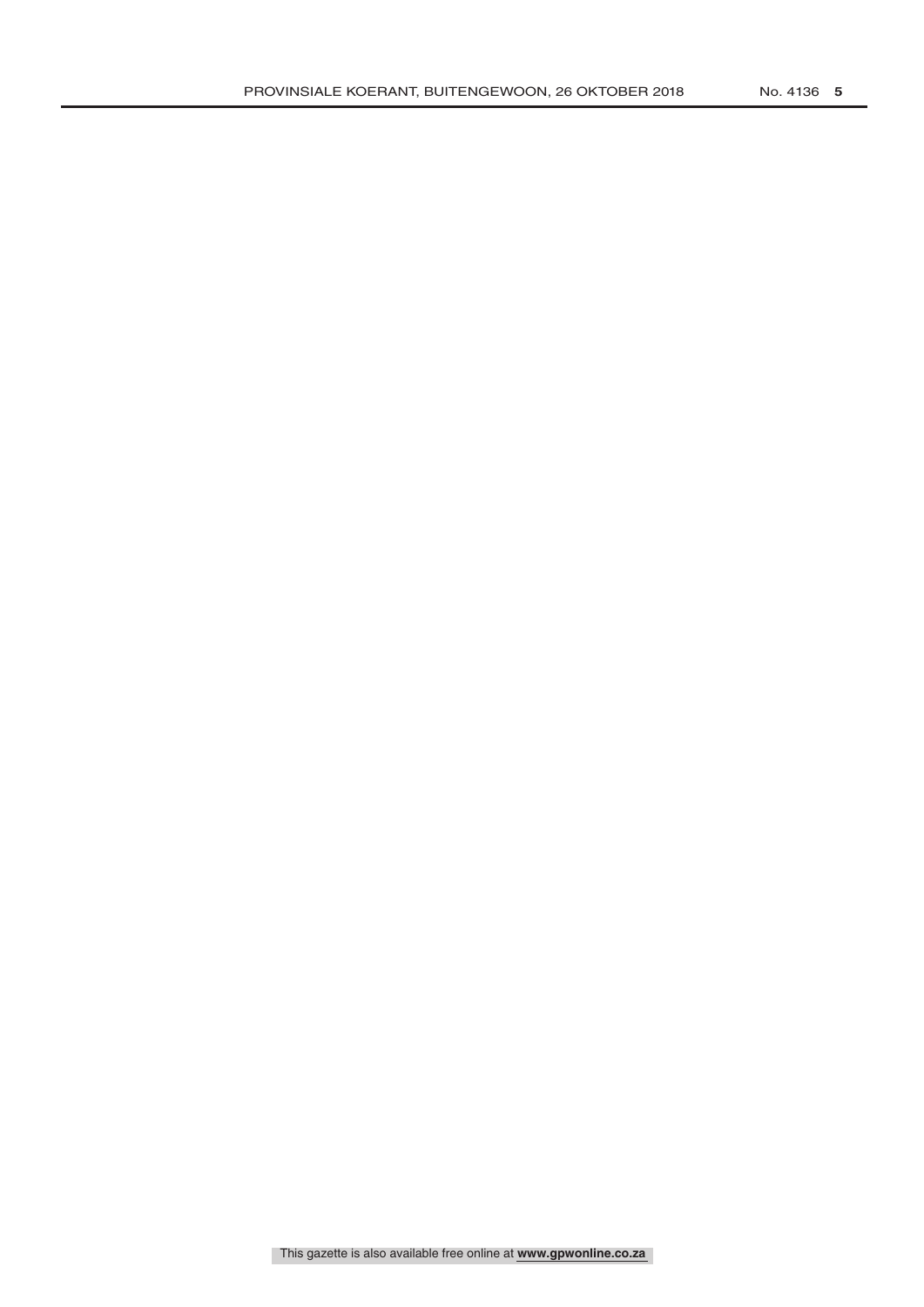This gazette is also available free online at **www.gpwonline.co.za**